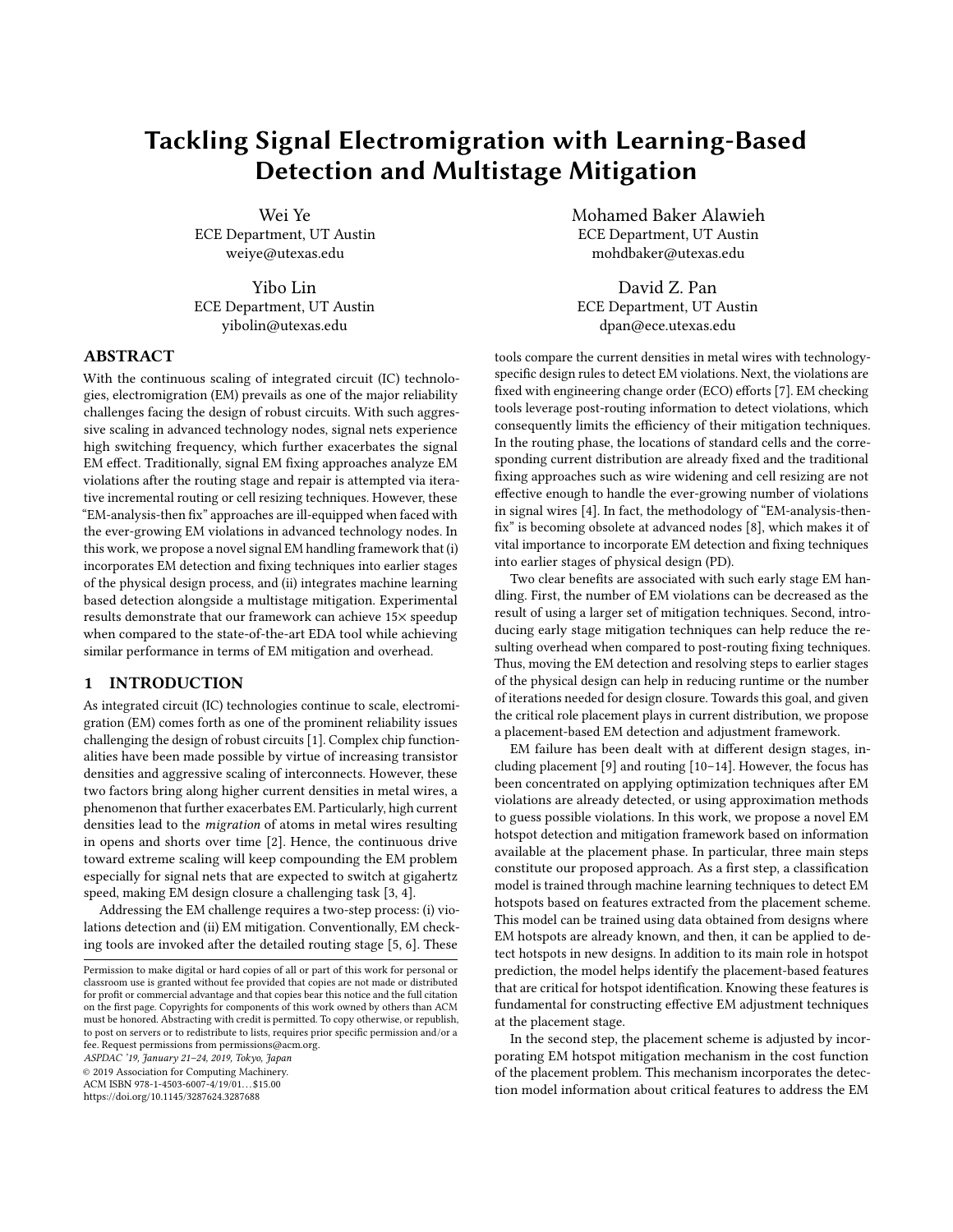hotspots. At the end of this step, a new placement is obtained. As a last step, the classification model is used again to detect hotspots still present after placement adjustment and non-default routing (NDR) rules are applied to address these hotspots in the routing stage.

Our main contributions are summarized as follows:

- A novel EM hotspot detection and mitigation framework has been proposed based on information available at the placement stage, which enables early-stage EM handling and reduces iterative EM fixing cost.
- An accurate cascaded logistic regression model is proposed to detect signal EM hotspots at the placement stage.
- A multistage EM mitigation approach is proposed to address the problematic nets detected by the classification model.
- Experimental results demonstrate that our framework can achieve nearly the same EM violation reduction as the stateof-the-art PD tool while achieving 15× speedup.

The rest of this paper is organized as follows. Section [2](#page-1-0) gives an overview of the proposed framework. Sections [3](#page-1-1) and [4](#page-3-0) provide a detailed explanation of the EM detection model building process and mitigation techniques. Section [5](#page-3-1) demonstrates the effectiveness of our approaches with comprehensive results, followed by conclusion in Section [6.](#page-4-0)

# 2 PROPOSED APPROACH: AN OVERVIEW

The key idea of our proposed approach is to leverage machine learning techniques to detect EM hotspots at placement stage and exploit the trained models to guide EM mitigation. An overview of the framework is presented in Figure [1.](#page-1-0)

Figure [1\(a\)](#page-1-2) shows the process of training an EM hotspot prediction model. Starting from the input netlist of the training set, a physical design (PD) tool is used to get the placement result. Next, routing and EM evaluation are performed to get the EM hotspots in the designs. Finally, the placement information is used along with the EM hotspot results to train a classification model for EM detection.

Figure [1\(b\)](#page-1-3) demonstrates the application of the EM detection and mitigation framework. After having a trained model for EM detection, PD tool is used to do placement, and then EM hotspots are predicted using the classification model given the placement-related features. Next, placement is incrementally updated to mitigate predicted EM hotspots. Then, the EM detection model is used again to detect remaining hotspots that are finally routed using NDR rules.

# <span id="page-1-1"></span>3 MACHINE LEARNING FOR EM DETECTION

## 3.1 Features Extraction

Despite the fact that the current profile for the design is not available at the placement stage, multiple features that are highly correlated with the current can be crafted. To elaborate on this, we consider the three nets in Figure [2,](#page-1-4) A, B and C. One can expect net A to have the highest current density. This is mainly because, unlike the 2-pin nets B and C, A is a 6-pin net connected with two large cells. On the other hand, net C is the one least prone to EM. In practice, although both B and C are 2-pin nets, Figure [2](#page-1-4) clearly shows that the neighborhoods around the pins of net B are more congested (i.e.,

<span id="page-1-2"></span><span id="page-1-0"></span>

<span id="page-1-3"></span>Figure 1: An overview of the hotspot detection model training (a) and its application in EM detection and mitigation (b) is shown.

high pin density). This in turn can lead to detours when routing net B; hence, longer wires, large wire capacitance and higher current.

<span id="page-1-4"></span>

Figure 2: An illustration of a placement scheme with three nets is shown.

In our approach, we extract a set of features from the placement to be used for training the model for EM detection. These features can be divided into two categories: (i) net-specific features and (ii) neighborhood related features. The net-specific features used are the following:

- (1) Net half-parameter wirelength (HPWL)
- (2) Number of net pins
- (3) Net switching activity
- (4) Maximum fall transition time
- (5) Maximum capacitance
- (6) Circuit frequency

On the other hand, neighborhood related features are used to capture information about possible congestion around net pins. To define these features, the placement region is divided into a grid with fixed window size as shown by the gray-colored grid in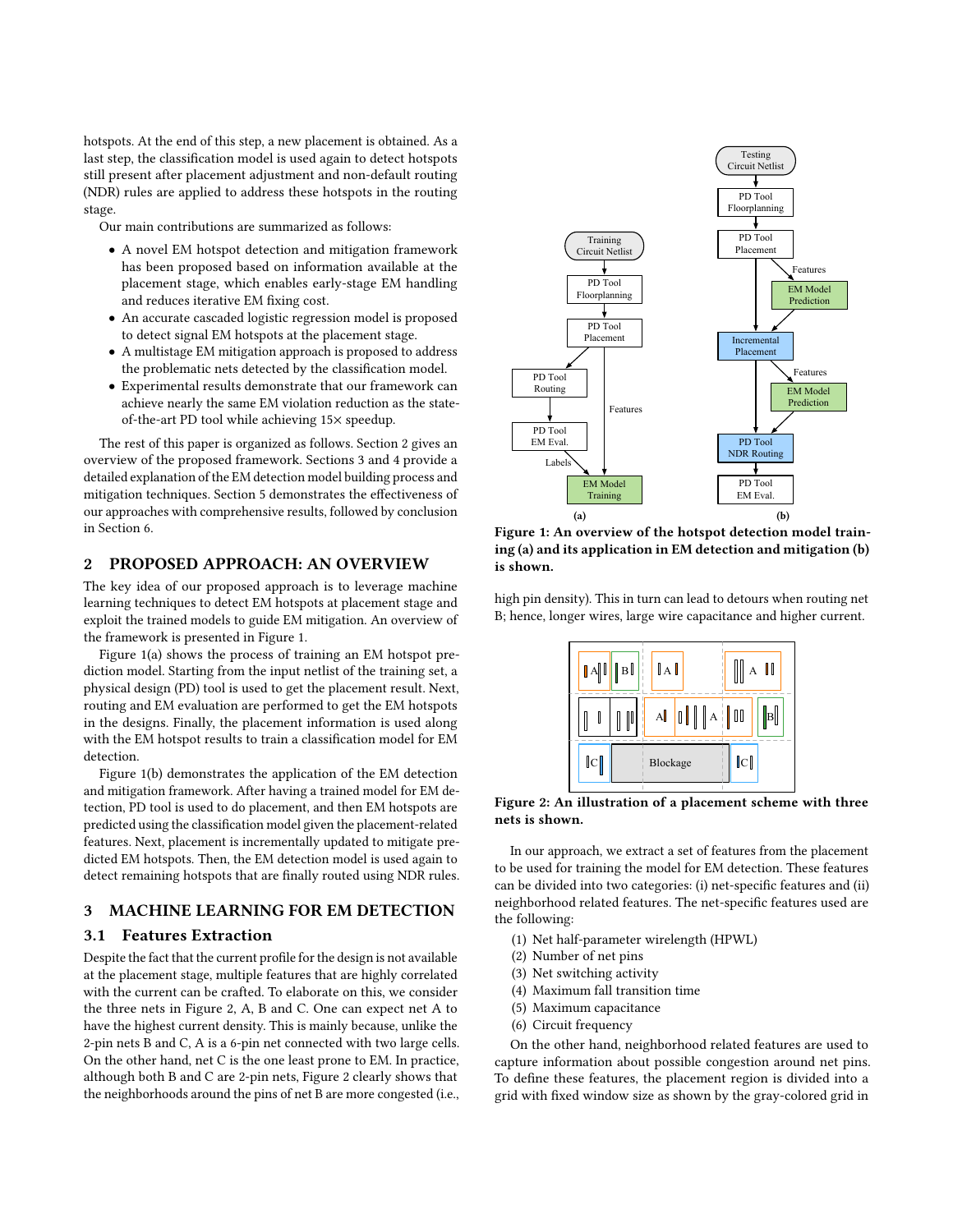Figure [2.](#page-1-4) Then, for each net, a set of features is defined over all grid windows containing pins connected to the net.

Using Figure [2](#page-1-4) as an example, we consider the feature defined as the average number of pins. To compute this feature for net A, we first identify the grid windows containing pins of net A which are the three windows in the first row, and second and third window in the second row counting from the left. Then, we average the number of pins in the five windows counting all pins in the windows, not only those connected to net A. This results in a feature value equal to  $\frac{21}{5}$  for net A. Computing the same feature for nets B and C gives 5 and 2 respectively. The full list of neighborhood related features used is as follows:

- (1) Average number of pins
- (2) Average number of cells
- (3) Average cell area
- (4) Average area capacity (space not occupied by blocks)
- (5) Average number of placement sites

It is important to note that all the features mentioned above can be extracted without any knowledge about the final routing scheme. Moreover, with the exception of switching activity that can be obtained through high-level hardware simulation, all features can be extracted from the placement scheme.

#### 3.2 Data Preparation

Starting from the labeled training set, features defined in the previous section are extracted resulting in a feature vector with a Boolean class label for each net in the design. Two important characteristics of the resulting dataset should be examined. First, the dataset is significantly imbalanced. In other words, the EM hotspot class (H) is enormously outnumbered by the non-hotspot class (NH). Secondly, the different features have different ranges of values. For instance, HPWL has a wider range of possible values compared to the number of pins. These two characteristics can affect the training process and the interpretability of the model, and hence, they should be addressed before training.

In the scenario where the two classes are imbalanced, the training is expected to be biased towards the objective of learning the larger class while neglecting the errors in predicting the smaller one. Among the methods used to address such bias is class weighting where higher weights are given to instances in the smaller class when formulating the training objective. This can be done by associating different costs with mispredicting instances from different classes; i.e., mispredicting an instance from the smaller class is associated with higher cost compared to mispredicting an instance from the larger one.

On the other hand, having features with different ranges of values can affect both the model training and its interpretability. During training, numerical issues arising from such case can cause convergence problems. In addition, in distance-based classification models, different ranges of values can result in unwanted weighting for the features. Moreover, having features with different ranges makes the task of interpreting any model more challenging. For example, important features in a trained model are usually inferred from the weight given to each feature after the training phase. For the case where all features have similar ranges, it suffices to compare the absolute values of the weights to judge upon the

importance of the features. However, with features taking values in different ranges, this comparison does not hold any more. Therefore, a normalization step is done to map all features to the [0, <sup>1</sup>] interval to ensure they all have the same weight when training the EM detection model.

## <span id="page-2-0"></span>3.3 Cascaded Model for False Alarm Avoidance

The EM detection problem can be cast into a classification problem. In practice, a wide range of classification models are available for use, and these models vary in their complexity and application space [\[15\]](#page-5-11). Two important characteristics of the EM detection application contribute to the decision upon the classification model to use. First, the problem is a binary classification problem (i.e., two class problem) with relatively small number of features. Secondly, the EM detection model is a part of an EM detection and mitigation framework. Hence, in addition to the detection task, we are interested in analyzing the trained model to arrive at the features contributing the most to the prediction decision. Knowing these features plays a significant role in the EM mitigation process described in the next section. Therefore, the interpretability of the trained model is critical from this perspective.

In practice, as the complexity of the classification model increases, interpretabilty becomes more challenging. And since the problem at hand is low-dimensional, we choose to use logistic regression [\[15,](#page-5-11) [16\]](#page-5-12) as the classification model. Such model is known to behave well with binary classification problems and its regression coefficients can be used to interpret the importance of the different features.

As will be demonstrated in the result section, logistic regression can achieve high EM detection accuracy at a small false alarm rate. However, by examining the overall flow of the EM detection and migration framework and the relative number of H and NH instances, false alarm rate should be addressed from a different perspective. Technically, in a general classification problem, correctly labeling 99% of the target group (H in our case) with 3% false alarm rate can be acceptable. However, given that the two groups are unbalanced, even a 3% false alarm rate can result in a number of false alarms that is a multiple of that of H instances.

Hence, with such number of false alarms, mitigation techniques will perform a large number of unnecessary changes to the placement and routing schemes; thus, introducing additional overheads. To address this issue, we introduce the two-stage detection approach shown in Figure [3.](#page-3-2) In the first stage, a classification model M1 is trained to detect EM hotspots using all the nets in the training dataset. After the first stage, all nets with NH prediction will be labeled as NH without further processing. For nets labeled H by M1, a new model, M2, is trained to prune out false alarms. M2 is trained using nets in the training dataset labeled H by M1. For those nets going through the second stage, the final label will be the prediction of M2.

In practice, when two models are trained, inference for new nets can be done in a way analogous to the training process. First, an initial prediction is obtained by applying M1, and if the prediction is NH the net is given that as the final label. Otherwise, a new prediction is obtained from M2, and the final label is that generated by M2.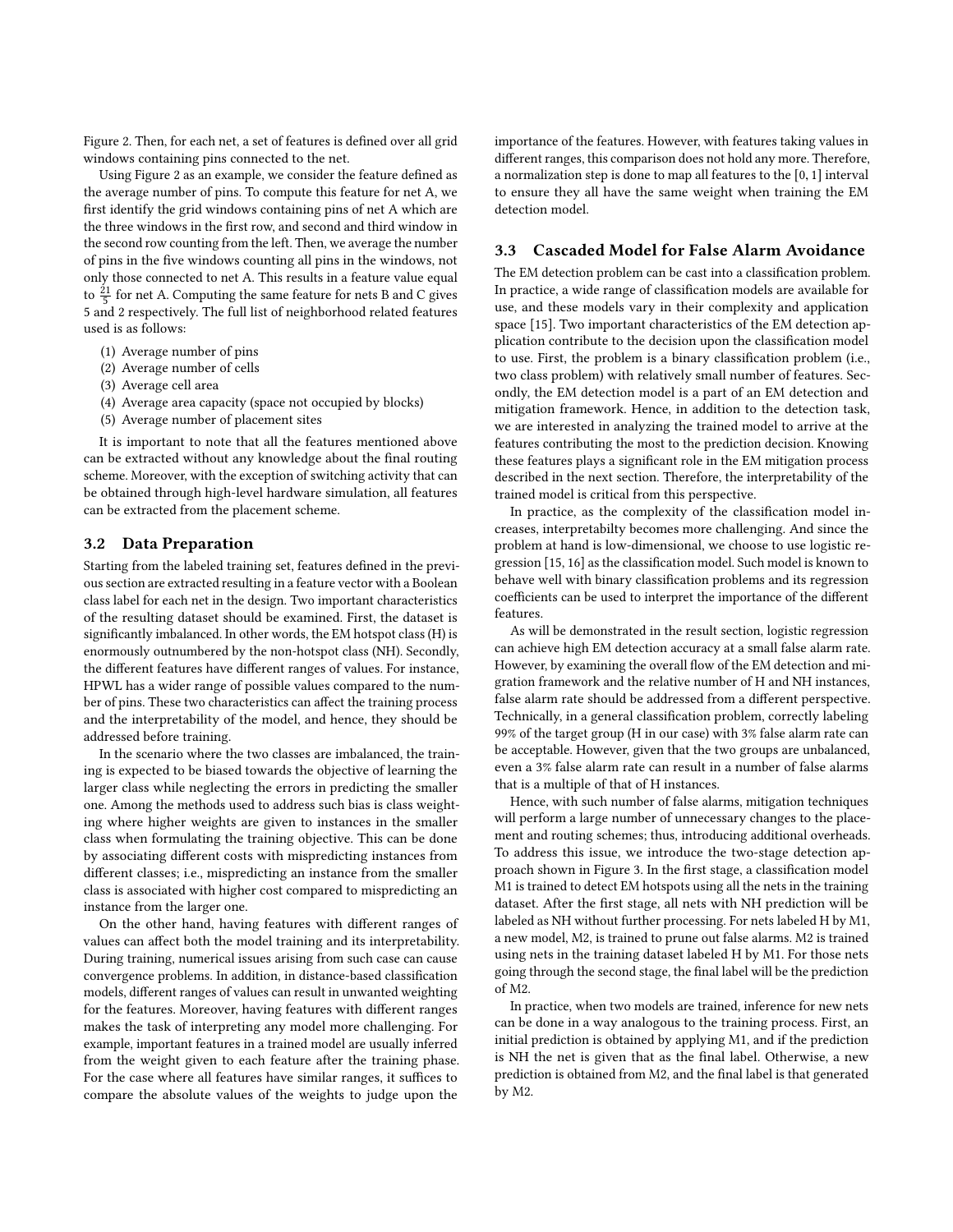<span id="page-3-2"></span>

Figure 3: The flow of the two stage detection approach is shown.

This proposed approach helps reduce the number of false alarms while preserving the interpretability characteristic of the model. This translates to reducing the overhead incurred by the mitigation process.

# <span id="page-3-0"></span>4 MACHINE LEARNING GUIDED EM MITIGATION

### <span id="page-3-4"></span>4.1 Placement Adjustment

Besides its main role in detecting nets susceptible to EM failures, the trained EM detection model points out the potential directions to mitigate them The coefficients in the trained model indicate that wirelength and cell density, the two features that can be optimized in the given placement, contribute significantly to EM severity. Therefore, we propose an incremental placement approach to mitigate signal EM violations with minimal perturbation to the layout. The major purpose of this technique is to achieve selective wirelength reduction and cell density improvement.

Similar to a timing-driven placement [\[17\]](#page-5-13), a net  $n_i$  is assigned<br>veight  $w_i$  based on its EM criticality. The higher the weight a weight  $w_i$  based on its EM criticality. The higher the weight assigned to a given net is, the more is the push by the placer to reduce its wirelength. Considering cell density as well, the cost for a cell move is defined as:

$$
wHPWL(1 + \alpha \cdot c_d), \tag{1}
$$

where wHPWL is the weighted wirelength sum of all the nets connected to this cell, i.e., wHPWL =  $\sum_i w_i$  HPWL(*i*), and  $c_d$  denotes the cell density cost computed according to [18, 19] the cell density cost computed according to [\[18,](#page-5-14) [19\]](#page-5-15).

The incremental placement scheme is summarized in Algorithm [1.](#page-3-3) After detailed placement, PD tools are able to output high-quality placement results in term of timing, power, and routability of a design, which serve as the starting point for our signal EM optimization. As a first step, the trained EM prediction model is used to detect the set of EM hotspot nets  $H$  in the input placement scheme. Next, the set of cells  $C$  connected by the nets  $H$  is identified and reordered by their area. At this stage, the objective of the proposed incremental placer is to move the cells in  $C$  in a way to minimize the wirelength of the nets in  $H$  and mitigate the cell density around the target cells.

The principal idea is to find a search region for a cell in the placement region and move the cell to the best location in this region. Different from the classical optimal region calculation method [\[20\]](#page-5-16), we use the weighted median to compute the optimal region for cell

## <span id="page-3-3"></span>Algorithm 1 Cell Move

|    | <b>Input:</b> Initial placement, predicted EM hotspot nets $H$ ; |
|----|------------------------------------------------------------------|
|    | 1: $\mathcal{C}$ ← set of cells connected by $\mathcal{H}$ ;     |
|    | 2: Reorder $C$ :                                                 |
|    | $3:$ repeat                                                      |
| 4: | for $c_i \in \mathcal{C}$ do                                     |
| 5: | Determine the search region of $c_i$ ;                           |
| 6: | Move $c_i$ to the position that minimizes the objective;         |
| 7: | end for                                                          |
|    |                                                                  |

8: until converged or maximum iteration reached

9: Legalize placement;

move since the nets have different weights in the current scheme. Then, the optimal region is extended to larger search region.

We perform wirelength optimization to improve both wirelength and density until less than 1% of the target cells are moved in an iteration or the maximum number of iterations is reached. After that, legalization is performed to remove possible overlaps.

## 4.2 Non-Default Routing for EM Adjustment

While the aforementioned incremental placement algorithm is tailored to address the EM hotspots, it does not guarantee the mitigation of all detected hotspots. In other words, some EM hotspots can be still present after the incremental placement adjustment stage. For example, for the nets with high fanouts, the current flowing through the main metal branch drives large capacitive loads, therefore, improving wirelength is not effective enough to solely resolve the current issue.

However, we can still utilize the EM prediction model after the proposed incremental placement. That is, we can set the router to route those predicted hotspot nets with wider widths to avoid iterative fixing. Practically, this option is readily available in many PD tools through the non-default routing (NDR) rule option. As the name implies, NDR applies non-default routing geometries to those selected nets in the design based on user specification; i.e., instead of the default single-width single-spacing (1W1S) scheme, a user set scheme can be used to route specific nets in the design. This option is leveraged to address the EM hotspots detected by the model in Section [3.3](#page-2-0) after incremental placement using a double-width single-spacing (2W1S) NDR rule.

#### <span id="page-3-5"></span><span id="page-3-1"></span>5 EXPERIMENTAL RESULTS

Throughout the experiments, TSMC 40nm CMOS physical design kit (PDK) [\[21\]](#page-5-17) was used for evaluating the efficacy of our proposed framework. Moreover, slow process, voltage and temperature (PVT) corners were used to generate a worst-case EM environment. The five benchmark circuit netlists used are taken from ICCAD 2014 placement contest [\[19\]](#page-5-15) and OpenCores [\[22\]](#page-5-18) respectively. In addition, physical design was performed using Synopsys IC Compiler (ICC) 2017 [\[7\]](#page-5-6).

## 5.1 EM Prediction Model Comparison

Among the five available designs, three were used to train the hotspot detection model, while the remaining two were used for testing. The training data set consisting of designs b19, ecg, and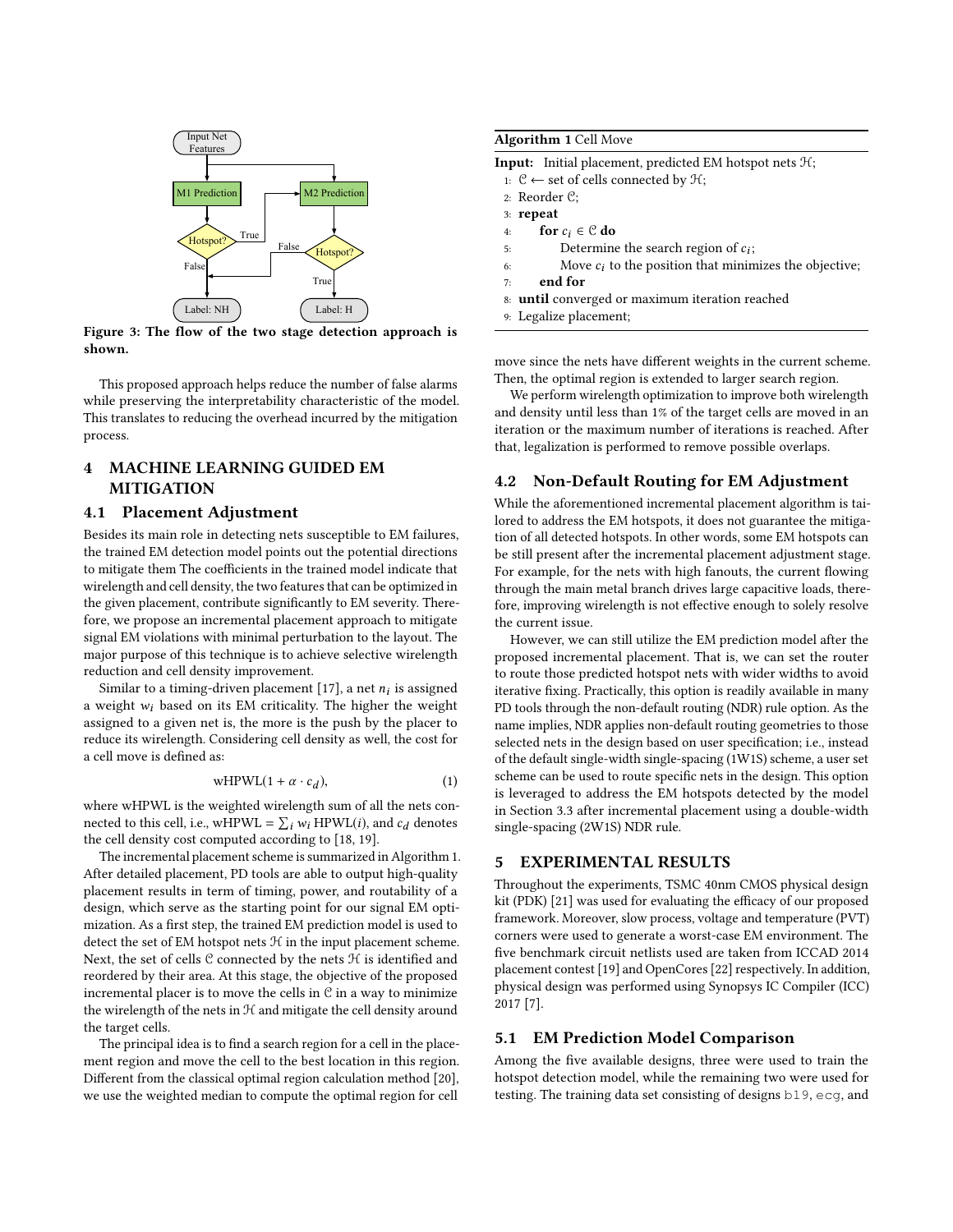mmm contains a total of 426152 nets of which 2681 are hotspots. Meanwhile, designs med and vga with 298197 nets, including 648 hotspots, are used for testing.

The confusion matrix summarizing the evaluation of the model on the testing data when a single stage logistic regression (M1) was used is shown in Table [1.](#page-4-1) While the results demonstrate high true positive rate, the number of false alarms is more than  $10\times$  the number of actual hotspots. On the other hand, Table [2](#page-4-1) shows the confusion matrix when the cascaded model (M1+M2) described in Section [3.3](#page-2-0) was used. One can notice a reduction of 65% in the number of false alarms at the cost of missing 21 of the hotspots. This cascaded model provides a compromise between the high accuracy of the hotspot detection and the overhead induced from fixing nets wrongly labeled as hotspots. The details will be demonstrated in Section [5.3.](#page-4-2)

<span id="page-4-1"></span>

|           |           |  | Table 1: Confusion matrix Table 2: Confusion matrix |       |  |  |  |
|-----------|-----------|--|-----------------------------------------------------|-------|--|--|--|
| of $M1$ . |           |  | of $M1+M2$ .                                        |       |  |  |  |
|           | $N H$ $H$ |  |                                                     | $N=1$ |  |  |  |

| 290084 |     |
|--------|-----|
| 7465   | 646 |

|    | NΗ     | H   |
|----|--------|-----|
| ΝH | 295178 | 23  |
| Н  | 2371   | 625 |

## 5.2 Incremental Placement + NDR

As mentioned earlier, our mitigation flow consists of two steps: incremental placement and NDR. We performed the two mitigation techniques on the five designs to verify the effectiveness. The placement algorithm in Section [4.1](#page-3-4) was implemented in C++. During EM mitigation at the placement stage, at most 6 incremental placement iterations were allowed in the experiments, and the parameter  $\alpha$  in formulation  $(1)$  was set to 1. We set the same weight w for all the hotspot nets as  $w = 2000/|\mathcal{H}|$ , while keeping unity weight for NH nets. The information of the detected hotspots is provided to ICC for performing NDR.

To demonstrate the efficacy of each individual component in the proposed multistage mitigation framework, we run several flows as described below and the results are summarized in Table [3.](#page-4-3) We first run clock tree synthesis (CTS) and default routing on the initial placement generated by the PD tool, and the number of the final EM violations without any repair approaches is shown under the column "Initial". Second, we performed incremental placement with the actual EM hotspots being known, and then run CTS and routing. The number of final EM violations under this flow is under column "Incr. place". Lastly, we run the incremental placement, CTS and NDR routing and reported the final number of EM violations under the column "Incr. place + NDR route". Note that the target EM violations to repair for all the flow shown in Table [3](#page-4-3) are reported from ICC EM evaluation. It can be observed that incremental placement solely reduces <sup>37</sup>.1% of the violations on average, and incremental placement and NDR routing reduces <sup>74</sup>.1% violations, which is about the same performance achieved when using EM fixing in PD tool (73.1%).

<span id="page-4-3"></span>

| Table 3: Comparison of PD tool EM repair, the incremental |
|-----------------------------------------------------------|
| placement flow, and incremental placement combined with   |
| NDR flow in terms of final EM violations is shown.        |

| Design                                  | Initial | PD tool | Incr. place | Incr. place + NDR |
|-----------------------------------------|---------|---------|-------------|-------------------|
| b19                                     | 302     | 104     | 260         | 108               |
| ecq                                     | 225     | 3       | 70          | 21                |
| mmm                                     | 2,154   | 1,637   | 1,997       | 1,320             |
| med                                     | 252     | 6       | 34          | 6                 |
| vga                                     | 396     | 80      | 360         | 83                |
| Avg. improve<br>73.1%<br>37.1%<br>74.1% |         |         |             |                   |

## <span id="page-4-2"></span>5.3 Framework Validation

The EM detection model was trained on three benchmarks, b19, ecg and mmm, and we integrated the trained model into the proposed framework, which is applied to the five benchmarks. Table [4](#page-5-19) reports the number of EM violations, routed wirelength (Wirelength), net area (Area), overall runtime, worst negative timing slack (WNS), and total negative timing slack (TNS) at the end of detailed routing in different flows. "Initial" denotes the default PD flow without any EM fixing attempts, while "PD fixing" denotes using wire widening throughout during the fixing stage. "M1" and "M1+M2" represent the proposed EM detection and mitigation flow with M1 and M1+M2 as the EM prediction model respectively.

We can see that the proposed M1+M2 flow fixes about the same number of EM violations as the PD fixing flow. It also achieves 15× speedup compared with the PD fixing flow. The runtime decomposition for the PD tool fixing flow and our proposed flow with the cascaded model is shown in Figure [4.](#page-4-4) One can see that, compared to PD fixing flow whose runtime is dominated by post-route EM fixing, the M1+M2 flow can perform the incremental placement in less than 10 seconds and NDR takes nearly the same runtime as the default routing.

<span id="page-4-4"></span>

Figure 4: Runtime comparison between the PD fixing flow (CTS + default route + PD fixing) and the proposed M1+M2 flow (incr. place + CTS + NDR) is shown.

## <span id="page-4-0"></span>6 CONCLUSION

In this work, we propose a novel EM hotspot detection and mitigation framework using learning-based detection and multistage mitigation. Utilizing features extracted from the placement, a classification model is proposed to detect EM hotspots in the design. In addition, an incremental placement strategy is proposed to mitigate the detected EM hotspots. EM hotspots still present after the